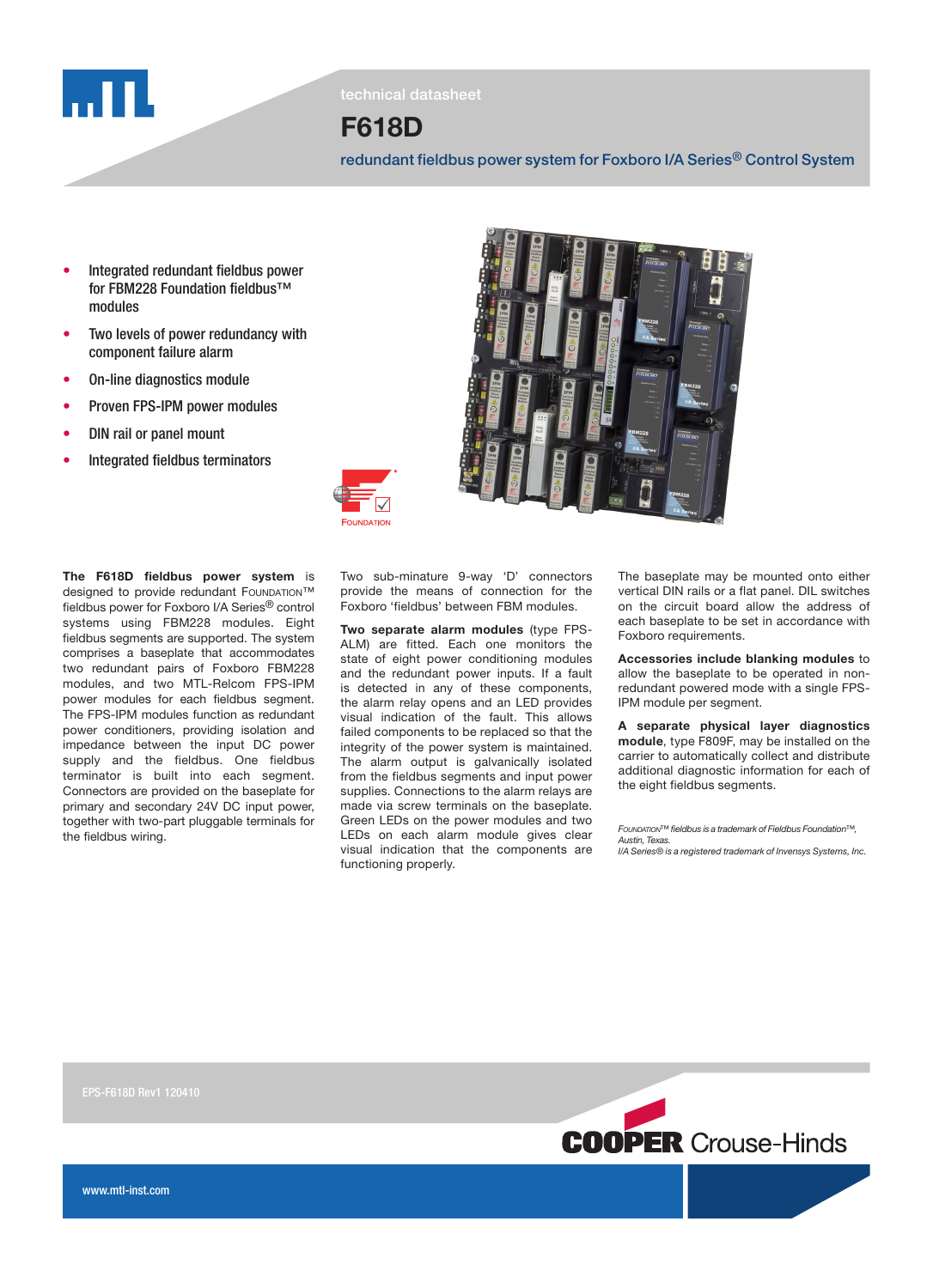# F618D REDUNDANT FIELDBUS POWER SYSTEM

## **SPECIFICATION**

#### (Refer to Invensys product data for specification of FBM228)

#### Location of equipment

Safe area Zone 2, IIC T4 hazardous area (certification pending) Class I, Division 2, Groups A –D T4 hazardous area (certification pending)

#### **OUTPUT**

Number of channels

## Eight

Voltage

Minimum 25.0V DC Design current

0 to 350mA

Current limit

#### 385mA nominal

Output ripple

Complies with Clause 22.6.2 of IEC 61158-2 Minimum load

No load

Isolation

Fieldbus to power supply: 250V AC rms withstand

#### INPUT

**Input voltage**

19.2 - 30V DC

Current consumption (8 segments each with 350mA output load) 5.6A typ. (6.1A max.) at 24V \*

Power dissipation (8 segments each with 350mA output load) 62.2W typical \*

#### ALARMS

Alarm contact rating 1A max. @ 30V DC max.

Alarm contact status

Normally closed

Alarm contact opens if either: 24V input falls below 18V DC or the output of any FPS-IPM module falls below 22V DC

## SYSTEM CONNECTIONS

## Foxboro 'Fieldbus' LAN

9-way subminiature D, female (x2)

Address switches (SW1 - SW3)

| SW1 | SW <sub>2</sub> | ID |         | SW <sub>3</sub> |
|-----|-----------------|----|---------|-----------------|
| ON  | ON              | Ω  | POSN.   |                 |
| ON  | <b>OFF</b>      |    | 1 - 4   | ON              |
| OFF | ON              | 2  | $5 - 8$ | OFF             |
| OFF | OFF             | 3  |         |                 |

## **MECHANICAL**

Mounting method

DIN rail or vertical flat panel

DIN-rail types

'Top hat', 35mm x 7.5mm or 35mm x 15mm to EN50022

### **Mounting**

Mounting on a vertical surface is recommended



EUROPE (EMEA): +44 (0)1582 723633 THE AMERICAS: +1 800 835 7075 ASIA-PACIFIC: +65 6 487 7887

enquiry@mtl-inst.com **come computer come control** sales@mtlsing.com.sg

The given data is only intended as a product description and should not be regarded as a legal warranty of proper<br>ties or guarantee. In the interest of further technical developments, we reserve the right to make design ch

EPS-F618D Rev1 120410

Alarm Contact Terminals

Fixed rising cage clamp screw terminals Conductor size: 0.14 to 2.5mm2

#### Fieldbus Terminals

Pluggable rising cage clamp screw terminals (-PS) Conductor size: 0.14 to 2.5mm<sup>2</sup>

Primary and secondary power inputs 3-way socket header type AMP Universal MATE-N-LOK Fieldbus cable screen ground M4 stud

### ENVIRONMENTAL

#### Ambient temp

Operating, optimum orientation†

## $-40^{\circ}$ C to  $+60^{\circ}$ C

Storage

#### $-40^{\circ}$ C to  $+85^{\circ}$ C Ingress Protection

IP20 to BS EN 60529 (Additional protection by means of enclosure)

#### Corrosive Atmospheres

Equipment for installation in the Process Interface Buildings is suitable for installation in environments containing corrosive gases in concentrations defined as G3 by ISA standard S71.04. However, the nature of the installation shall ensure that gases shall not be trapped or contained within sealed enclosures in such a way as to increase these concentrations or to accelerate the effects of corrosion. Adequate ventilation, consistent with an environment in which personnel are present for long periods of time, shall also ensure that the equipment is not exposed to high concentrations.

### **ELECTRICAL**

EMC compliance Refer to individual module data sheets for details

## PHYSICAL NETWORKS

IEC61158-2 Foundation™ fieldbus H1

### ORDERING INFORMATION

#### COMPONENTS AND ACCESSORIES

| <b>PART No</b>  | <b>DESCRIPTION</b>          |
|-----------------|-----------------------------|
| <b>F618D-CL</b> | F618D baseplate             |
| <b>FPS-IPM</b>  | Power module                |
| <b>FPS-ALM</b>  | Alarm module                |
| <b>F809F</b>    | Fieldbus diagnostics module |
| FPS-BLK10       | Blanking module, pack of 10 |

An F618D system comprises the following components:

| <b>F618D-CL</b> | Qty 1  |
|-----------------|--------|
| <b>FPS-IPM</b>  | Qty 16 |
| <b>FPS-ALM</b>  | Qty 2  |

- Optimum orientation is when the DIN rail is mounted horizontally on a vertical surface.
- Figures based upon fully populated F618D baseplate which would include FPS-IPM, FPS-ALM, F809F and FBM228 modules.